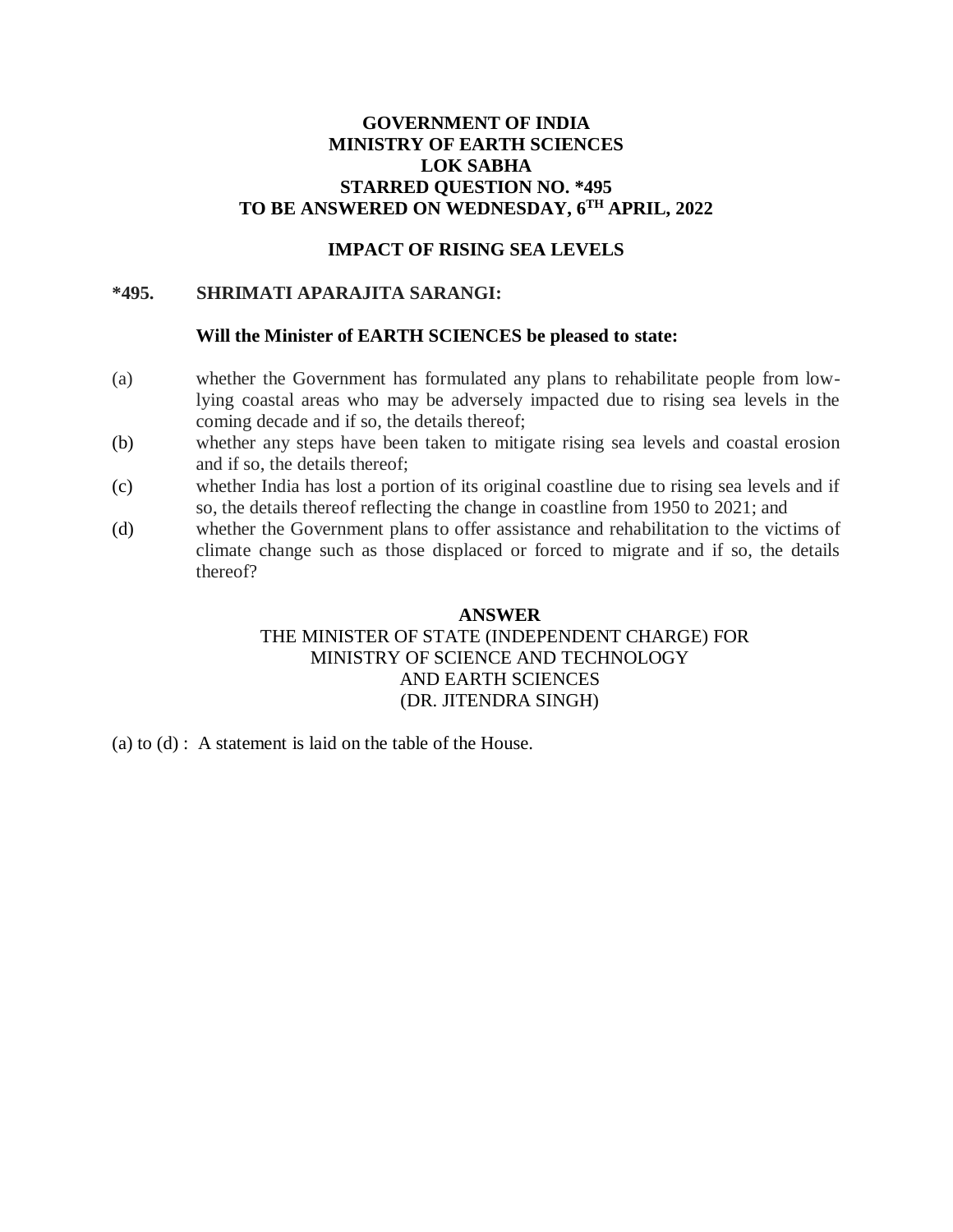## STATEMENT LAID ON THE TABLE OF THE LOK SABHA IN REPLY TO PARTS (a) to (d) OF STARRED QUESTION NO.\* 495 REGARDING **'IMPACT OF RISING SEA LEVELS** FOR ANSWER ON WEDNESDAY, APRIL 06, 2022

- (a) Yes, Sir. Sea level rise is an increase in the level of the world's oceans because of global warming caused due to burning of fossil fuels and emissions of heat-trapping gases in to the atmosphere. This results in oceans getting warmer and sea levels rising worldwide. As per the  $6<sup>th</sup>$ Assessment Report (AR6) of the Intergovernmental Panel on Climate Change (IPCC), relative to 1995-2014, the global mean sea level is expected to rise by 2100 is 0.28-0.55 m under the very low greenhouse emission scenario (SSP1- 1.9), 0.44-0.76 m under the intermediate emission scenario (SSP2-4.5) and 0.98-1.88 under the very high emission scenario (SSP5-8.5). The 'XV'th Finance Commission has recommended the creation of National Disaster Risk Management Fund (NDRMF) and State Disaster Risk Management Fund (SDRMF) comprising Mitigation Fund at the National and State level (NDMF/SDMF) and Response Fund at the National and State level (NDRF/ SDRF) for the award period from 2021-22 to 2022-26. The Commission has also made specific recommendations for "Mitigation Measures to Prevent Erosion" under NDMF and "Resettlement of Displaced People Affected by Erosion" under NDRF.
- (b) Indian National Centre for Ocean Information Services (INCOIS) an autonomous organization of MoES has prepared and published an atlas of Coastal Vulnerability Index (CVI) maps for the entire coastline of India at 1:100000 scale using data on sea level rise, coastal slope, shoreline change rate, coastal elevation, coastal geomorphology, tidal range and significant wave height. The observed changes may be induced by natural processes including Sea level rise and anthropogenic activities. There are 526 maps prepared for entire Indian coast for identifying areas vulnerable to coastal erosion in 1:25000 scale along with 66 district maps, 10 state /UT maps. A report on "National Assessment of Shoreline Changes along Indian Coast" was released in July, 2018 and shared with various Central and State government Agencies and Stakeholders for implementing shore line protection measures. The digital and hard copy of all the Maps is released on 25th March, 2022. Ministry through its institutes is also providing technical solutions and advice to the State Governments and UTs to deal with coastal erosion threats.
- (c) National Centre for Coastal Research (NCCR), Chennai an attached office of the Ministry of Earth Sciences (MoES) is monitoring the shoreline erosion since 1990 using remote sensing data and GIS mapping techniques. About 6,907.18 km long Indian coastline of mainland has been analyzed from 1990 to 2018. It is noted that about 34% of the coastline is under varying degree of erosion, 26% is of accreting nature and the remaining 40% is in a stable state. The below table represents the state wise coastal erosion details.